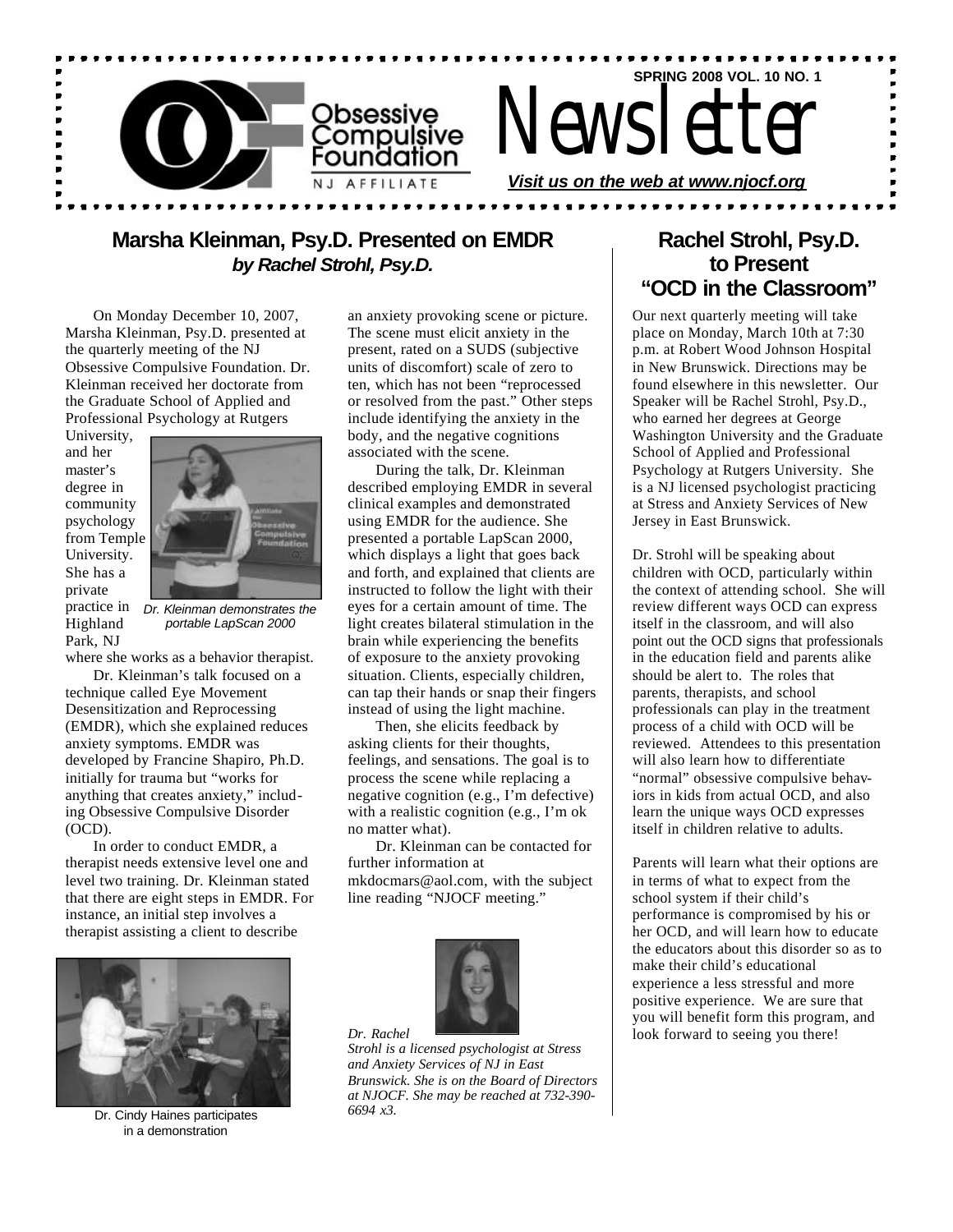### **PRESIDENT'S MESSAGE**



Dear Friends:

From our Foundation headquarters, Dr. Michael Jenike of the Harvard Medical School, recently

reported to us that the Department of Psychiatry at the University of Minnesota's Medical School recently published an encouraging article entitled, "What Might Be Causing OCD Symptoms?" The research involves the protein and genetic makeup of an OCD sufferer.

What's all this about? It means there is breathtaking progress being made in the area of neuroscience and OCD is one of the areas that close attention is being focused on.

Let us hope that in the very near future we will find real genetic answers to our questions about OCD and the OC Spectrum Disorders. May this all come about sooner than we think!

Hoping to see all of you are our forthcoming meeting! Please bring a friend! And note that the meeting will begin at 7:30 p.m.!

Sincerely, *President Ina Spero*

## **ATTENTION! ATTENTION!**

**The NJ OCF telephone hours are 9:00 a.m. to 9:00 p.m. (732) 828-0099**

# **THANK YOU!**

A very special thank you to Marylu Huber for her generous donation.

Thanks to all those who continue to send in newsletter subscription fees.

### **NATIONAL OCD FOUNDATION CONTACTS**

676 State Street Fax: (203) 401-2076 New Haven, CT 06511

OCF, Inc. Phone: (203) 401-2070

E-mail: info@ocfoundation.org Internet: www.ocfoundation.org

# \$\$\$\$\$\$\$\$\$\$\$\$\$\$\$\$\$\$\$\$\$\$\$\$

### *YOU CAN HELP...*

With production cost and postage rates climbing and our mailing list growing rapidly, we would like to mention that any voluntary contribution would aid us to keep this NJ Affiliate Newsletter going.

- Board of Directors

\$\$\$\$\$\$\$\$\$\$\$\$\$\$\$\$\$\$\$\$\$\$\$\$

### **Any Comments?????**

The staff of the Newsletter encourages all comments on our published articles. Also, any letters and articles, which you wish to submit for our quarterly publications, are welcome. Please submit them to, Ina Spero, NJ OCF, 60 MacAfee Road, Somerset, NJ 08873.

### **Disclaimer**

The information in this Newsletter should not be taken in lieu of proper medical and/or mental health professional services. The Board of Directors of the New Jersey Affiliate of the Obsessive Compulsion Foundation, as well as all other volunteers involved in the development and distribution of this Newsletter, do not endorse any particular viewpoint or information presented here. Again, nothing takes the place of proper medical/mental health professional services.

### **NJ OCF MISSION**

The Affiliate is a community of those who have an interest in Obsessive Compulsive Disorder and whose goals are:

- $\bullet$  To educate the public and professional communities about the disorder.
- l To support individuals afflicted and their significant others.
- To support research into the causes and treatments of this disorder.

### **NJ OCF OFFICERS**

Ina Spero - President Dr. Allen Weg - Vice President Judy Cohen - Secretary Dr. Rachel Strohl - Recording Secretary Julian Spero - Treasurer Nicole Torella - Newsletter Editor Steven I. Dyckman, M.D. - Advisory Board member

**Visit us on the web at www.njocf.org**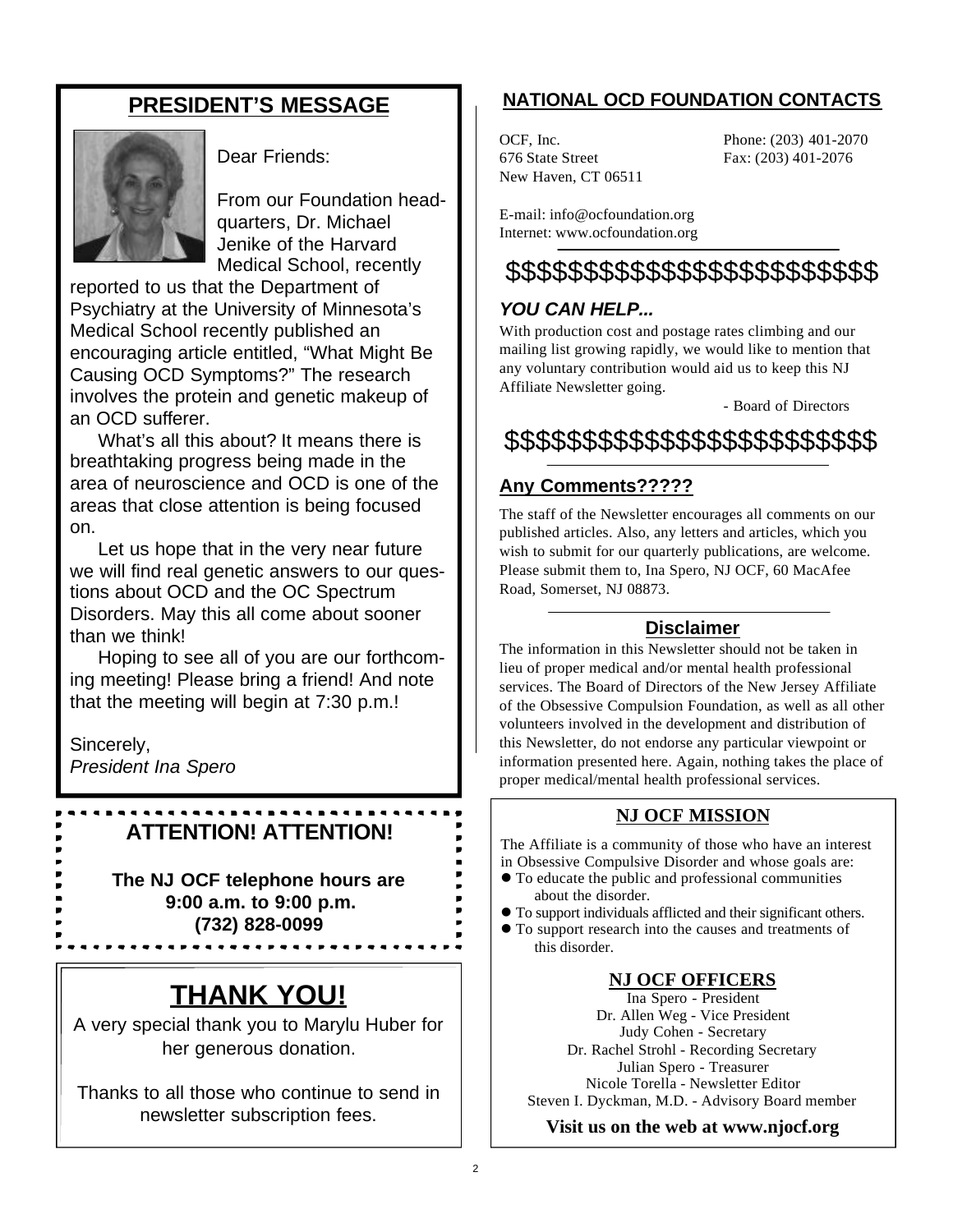# SAVE THE DATE! SAVE THE DATE!

# **Ninth Annual Conference The New Jersey Affiliate of the Obsessive Compulsive Foundation Presents**

# *"A Couples-Based Approach to the Treatment of OCD"* **Dr. Jonathan Abramowitz**

Sunday, September 14, 2008 . Doubletree Hotel, Somerset, NJ

### *Registration fees include a buffet brunch! Look for registration information in the next newsletter!*

NJOCF is thrilled and honored to have Dr. Jonathan Abramowitz as our headline speaker at our next annual conference. Dr. Abramowitz is Associate Professor in the Department of Psychology at the University of North Carolina at Chapel Hill. He is also Associate Chair of the Department of Psychology and Director of the Anxiety and Stress Disorders Clinic at Carolina. Before moving to North Carolina in 2006, Dr. Abramowitz was Director of the OCD/Anxiety Disorders Program at the Mayo Clinic in Rochester, Minnesota.

Dr. Abramowitz received his Ph.D. in Clinical Psychology from the University of Memphis and completed his predoctoral internship training at the Eastern Pennsylvania Psychiatric Institute in Philadelphia, PA. He completed a postdoctoral fellowship at the University of Pennsylvania Center for Treatment and Study of Anxiety, also in Philadelphia. He has authored or edited 5 books and more than 100 research papers, book reviews, invited commentaries, and book chapters, mostly in the areas of cognitive-behavior therapy (CBT), obsessive-compulsive disorder (OCD), and other anxiety disorders. Here is a description of Dr. Abramowitz's presentation in his own words:

"Many people with OCD have close interpersonal (e.g., marital) relationships. Although often a means of support, these relationships can negatively impact the course of OCD and the outcome of cognitivebehavioral therapy (CBT). Relationship dissatisfaction, for example, serves as a stressor that can make OCD symptoms worse. Even if a couple does not seem to be having relationship problems, some types of behavioral patterns between partners can maintain OCD symptoms and interfere with CBT. Examples include a spouse who willingly engages in avoidance of certain "contaminated" areas to appease his partner with OCD, and a girlfriend who willingly provides reassurance to her partner when repeatedly asked questions about obsessional fears. Because such behaviors prevent the affected individual from overcoming OCD, they should be addressed in CBT. At the University of North Carolina, we are presently developing a couples-based CBT program for OCD. In my talk, I will first describe ways in which maladaptive couple behaviors can interfere with CBT. Next, I will describe how we are working to enhance CBT for OCD using couple therapy strategies that facilitate exposure therapy and promote new learning for the partner with OCD."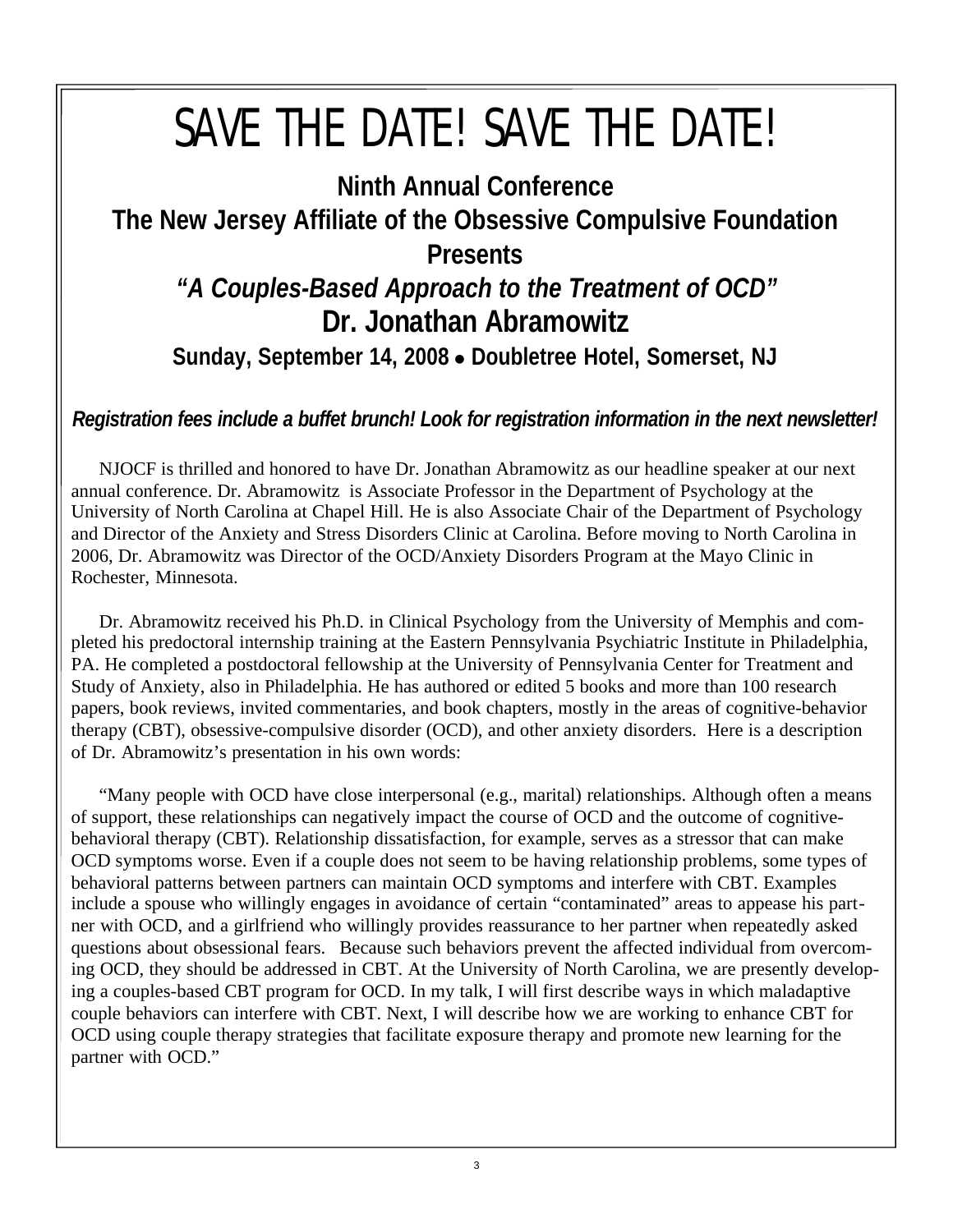### *CORRECTION! FROM THE LAST NEWSLETTER*

In the winter 2007 newsletter, in the article on the Annual Conference, the NJ OCF apologizes for listing the incorrect website for Caitlin Carey's organization, "Step Out of the Silence". The correct website is www.stepoutofthesilence.org. This website was established by 15 year old Caitlin, who has OCD, and wants to help other youths and teens who also have OCD and other mental disorders, know that there is help out there for them, and most importantly, that they are not alone.

Caitlin attended the NJ OCF's Annual Conference in October 2007, with her parents, who have helped her establish her organization. Out of the Silence, Inc. is an advocacy network for youth and young adult mental health and has recently gained its status as an official U.S. registered nonprofit organization. It was originally only recognized by the State of New Jersey as a  $501(c)(3)$ , an IRS code that designates them as a non-profit, taxexempt status. However, it is now recognized as a public charity by the national government as well.

Congratulations on this national recognition and keep up the great work Caitlin!



*Caitlin Carey at the NJ OCF conference in held at the Doubletree Hotel in Somerset with her display for her website, StepOutOfTheSilence.org, for teens with psychiatric disorders*

### **Make Your Reservation Now! Annual National OC Foundation Conference July 31 - August 3, 2008 in Boston, Massachusetts**

The OC Foundation Conference is being held at the Renaissance Boston Waterfront Hotel. This conference is beneficial to all people with an interest in learning more about Obsessive Compulsive Disorder. Workshops will be held covering information of interest to people of all ages, including children and adult sufferers, and supporters, including family members, spouses, psychologists, and psychiatrists.

> *For more information on attending the conference, visit the OC Foundation website at www.ocfoundation.org*

# **Professional Directory (See pages 6 & 7)**

The professionals included in this Directory have expressed an interest in treating individuals with OCD. This Affiliate has not investigated these individuals, nor does it have the facilities to evaluate their competence in treating OCD. This Affiliate does not recommend or endorse the competence or expertise of anyone listed. This Directory of treatment providers is not an endorsement, but merely a source of individuals who have indicated that they treat OCD.

If you are interested in advertising in our Professional Directory, please contact Ina Spero at (732) 828-0099 from 9 a.m. to 9 p.m.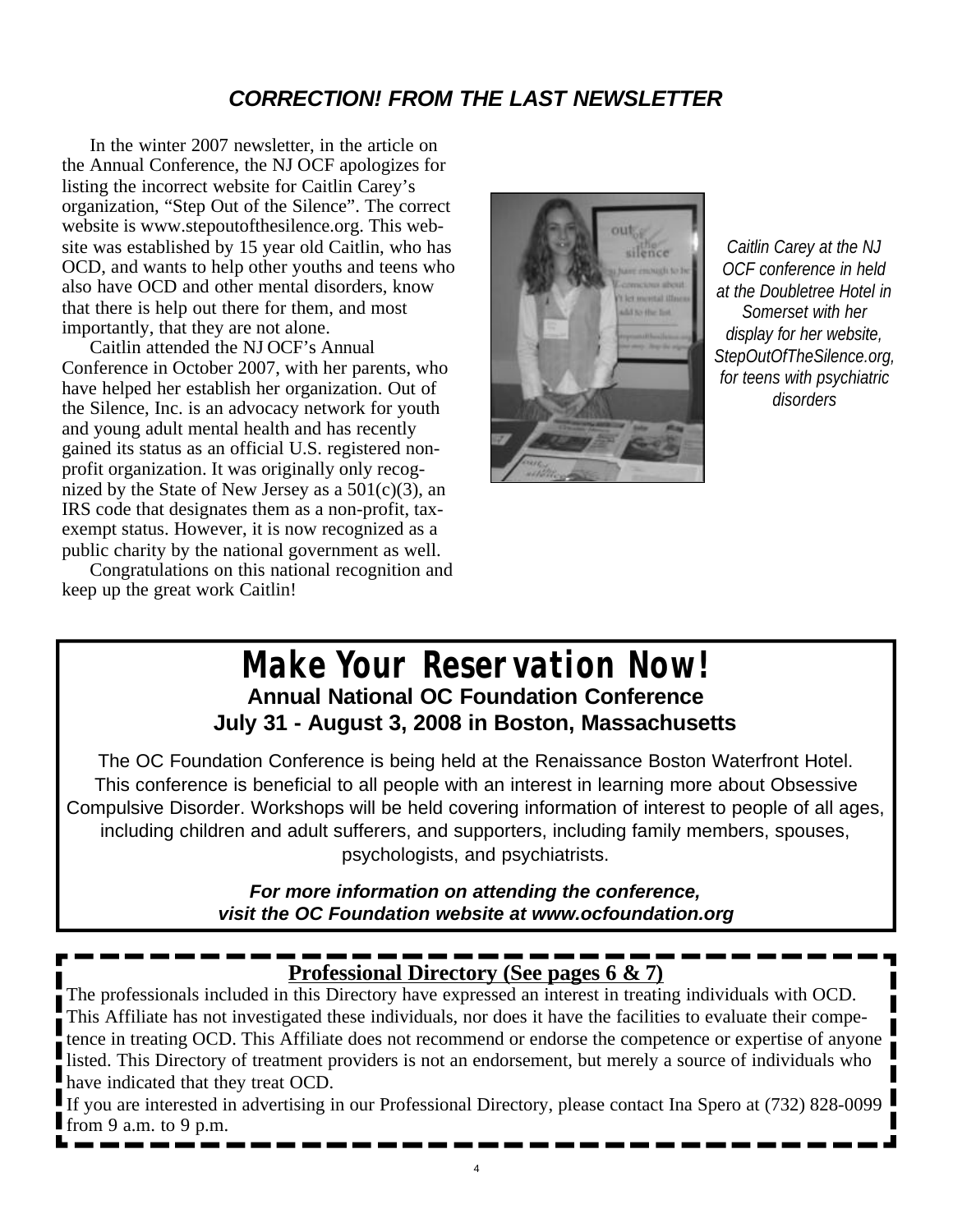### **INFORMATION ON THE NJ OCF & HOW YOU CAN GET INVOLVED!**

Here are some ways that you can get involved with the NJ OCF.

#### **FOR PROFESSIONALS, CONSUMERS, AND THEIR FAMILIES:**

l Tell your friends, family members, and other mental health professionals about us- word of mouth is one our best advertisements!

• Join the National OC Foundation (www.ocfoundation.org). The New Jersey Affiliate gets some money from National each year to help keep us going. The amount of financial assistance we receive from them is dependent on the number of NJ residents that belong to the National Foundation.

• Subscribe to our newsletter. Help the NJ OCF save money and sign-up to receive via e-mail by contacting Nicole at torellani@aol.com. However, if you prefer to receive it in hard copy, please send the NJ OCF the annual subscription fee of \$5 to cover the mailing cost. We appreciate it!

l Write articles for our newsletter- you may write from a professional, consumer, or family member perspective. Book, movie, or TV reviews (see the latest Monk episode? What did you think?), personal experiences, poems, letters to the editor, or informative clinical material, reviews of our meetings and conferences, are all welcome.

l Advertise in our newsletter- we have a professional directory of business cards in each newsletter. At present, the newsletter goes out to over 1200 individuals and consumers throughout New Jersey.

• Come to our quarterly meetings- we always have great and informative speakers. The meetings are advertised in our quarterly newsletters (which come out approximately 4 weeks before each meeting), as well as on our website. They now take place at Robert Wood Johnson Hospital in New Brunswick, 7:30 - 9 pm on the 2nd Monday evening in the months of March, June, September, and December.

• Visit our website - www.njocf.org.

 $\bullet$  Buy our DVDs – see the listings on our website and in the newsletter. We sell them at our annual conference also.

l Help us to get the word out about our meetings and conferences by volunteering to hand deliver our quarterly newsletters and our NJ OCF brochure once every 3 months to professionals and/or clinics that are in the area where you live and/or work. A personal delivery and a few words directly to a therapist or clinic director about an upcoming meeting or conference helps our information from getting lost in the deluge of mail that most professionals regularly get. Contact Ina at 732-828-0099 (9 a.m. - 9 p.m.)

l Start a self-help or a professionally run support group. We can help with getting the word out for free and, for self-help groups, to guide you through the process. Contact Ina.

l Help us with fundraisers- we would like to have an OCD picnic in the Spring, and a gift wrap program for bookstores in December, but we haven't had the manpower to put it together and make it happen. Contact Ina.

l Donate money- contributions are always helpful!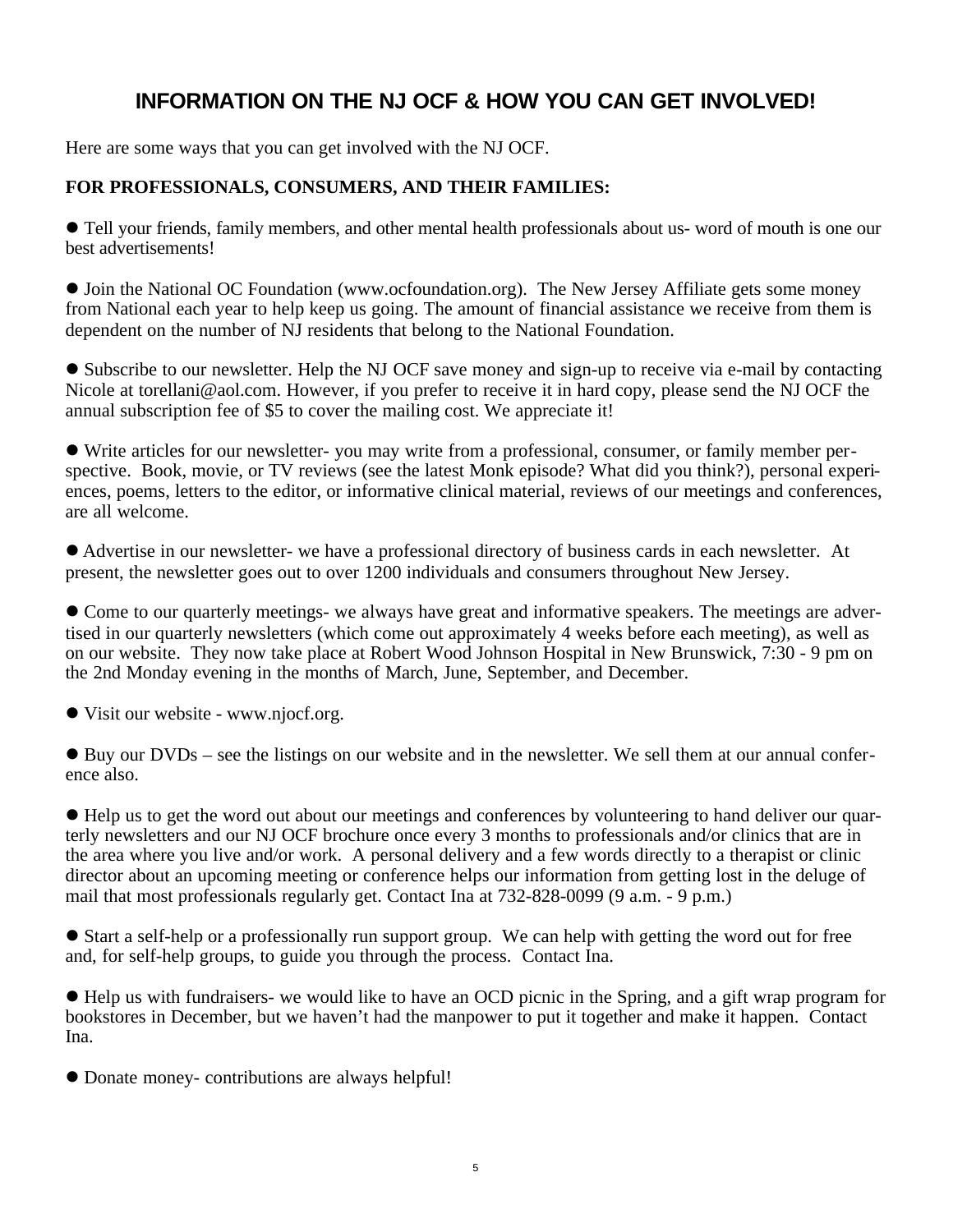### *SAVE THE DATE! FREE! FREE!* **FOR THE 2008 MEETINGS!**

The New Jersey Affiliate of the Obsessive Compulsive Foundation will have its quarterly meetings on the following Monday evenings:

#### **March 10 June 9 September 8 December 8**

Please plan to join us! Our meetings begin at 7:30 p.m. and will be held at Robert Wood Johnson Hospital in New Brunswick, NJ. We hope to see you there!

### **Presenting At Your Local School**

Whether layperson or professional, if you have an interest in presenting to a faculty meeting at your local school on the topic of OCD in the school environment, please contact Dr. Allen Weg at 732-390- 6694 x1. You will make the contact and arrange for the presentation. We will provide you with a very specific script that you can read from and handouts which you can leave with the school staff. We will give you very specific instructions on what to say and how to share the handouts. The presentation takes less than 10 minutes.

This is being done as a way of fulfilling the National Obsessive Compulsive Foundation's mission of educating the general public about the disorder and encouraging early identification and treatment of OCD in school-age children. Please consider helping us out in this very worthwhile project.

### **Therapy Groups for OCD, Panic Disorder, & Social Phobia**

**Short-term, intensive learning, change-focused experiences led by Drs. Rachel Strohl and Allen H. Weg** *Groups for Children as well as Adults*

Monday or Tuesday evenings in East Brunswick Dates to be announced

#### *GO TO www.StressAndAnxiety.com for more information*

*If interested, phone Dr. Strohl immediately at 732-390-6694 x3 Or email us your information as instructed on our website*

This is a paid advertisement

### **NJ OCF Newsletter Has a Subscription Fee!**

After careful budget review, the NJ OCF has come to realize that in order to continue the production and mailing of the quarterly newsletter, we are going to need to charge a minimal annual Subscription Fee. This fee will directly cover the printing and mailing of each quarterly newsletter.

**The Subscription Fee for 2008 is \$5.00.**  In order to continue receiving the newsletter, please either bring payment to the next meeting or return the form below with payment by cash, check, or money order to: CNJAOCF, 60 MacAfee Road, Somerset, NJ 08873-2951

**However, if you would like to receive the newsletter by e-mail for FREE, please e-mail Nicole Torella at torellani@aol.com and you will receive a pdf file each time we produce the newsletter!**

We at the NJ OCF appreciate your continued support and interest in OCD.

| Home Phone ________________ E-mail ______________ |  |
|---------------------------------------------------|--|
|                                                   |  |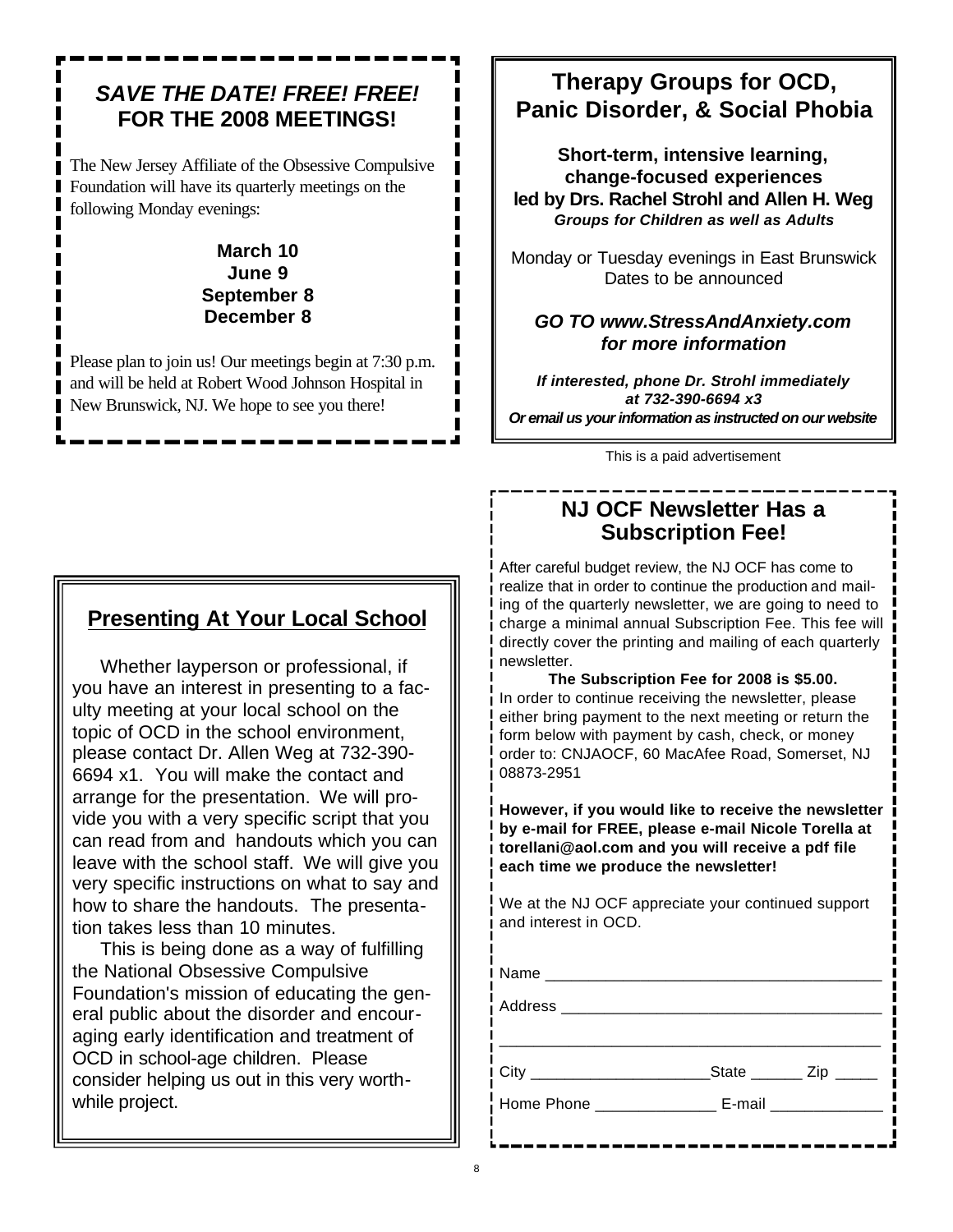### **WANT TO HAVE A SUPPORT GROUP IN YOUR AREA? WE CAN HELP!**

If you look at the back of this Newsletter, you will see that there is only a small handful of support groups for OCD around the state. It is one of the goals of NJ OCF to help create more of these groups. We at NJ OCF receive several phone calls every month asking for support groups in areas of New Jersey where there are none. Northern counties and southern counties are especially devoid of groups.

If you are interested in having a group in your area, we can help. Here's how:

1)If you want to have a group, you need to find a place to meet. Local churches, synagogues, libraries, high schools, hospitals, and community mental health centers are good places to find free rooms. If you say you will be working with the NJ Affiliate of the OC Foundation, it might also give you some "clout."

2)Determine the day and time- this will in part be determined by room space availability- no more than twice a month is needed, and once a month is often a good place to start. An hour and 15 minutes or an hour and a half is usually the length.

3) Contact us. Call Ina Spero at 732-828-0099 (9 a.m. - 9 p.m.). We can put your name and contact number on our website and in our Newsletter. We will announce the formation of your group at our quarterly meetings. We will help to put out the word. You can also do your part by letting local mental health professionals and facilities know about the group (sometimes this means going door to door with a flyer). Decide whether this is a group only for adults, only for sufferers, or open to everybody- we recommend the latter- friends, family, and children with OCD.

4) Once you have a minimum number of people- 5 is enough to get started, let us know. We will give you some guidelines about how to run the group, provide you with handouts that you can give to members of the group, and answer questions that you may have regarding the mechanics of how to facilitate group discussion.- Don't worry if you've never done anything like this before. We will "hold your hand" in the early phases of the group until you feel more comfortable. WE ARE HERE TO HELP!

5)If you have any questions of a clinical nature regarding running or forming a group, you can phone Dr. Allen Weg at 732-390-6694.

### *NEW SUPPORT GROUP IN JACKSON*

A new support group is being held in Jackson, New Jersey. This group meets on Monday evenings, from 8:00 to 9:30 p.m. at the Debows United Methodist Church at 509 Monmouth Road in Jackson. If you are interested in attending the group, or would like more information, please contact Steve at (732) 779-5466.

**Starting a group? Want it included here? Call Ina at (732) 828-0099 (9 a.m. - 9 p.m.) and let her know the details so it can be added to the newsletter!**

### *NEW SUPPORT GROUP IN BRICK TOWNSHIP*

The NJ OCF is pleased to announce that a member of the Howell meeting is starting a new group in Brick Township. The group meets every Friday evening from 8:00 p.m. to 9:30 p.m. at St. Paul's United Methodist Church, 714 Herbertsville Road, Room # 6, Brick, NJ 08724. For more information on the group, call John M. at (732) 691-3200. The group launched their first meeting on June 2nd, so if you live in the area and are looking for some OCD support, be sure to stop by and check it out!

### **PRINCETON GROUP WANTS PARTICIPANTS**

I would like to put together a support group for parents of children with OCD, one that would meet in the Princeton area. Interested parents should e-mail griffith@princeton.edu.

### *GROUP FORMING IN BASKING RIDGE*

A new support group is in the process of being formed in Basking Ridge, NJ. For more information on this group, please call Carol Durso at (908) 350-3440.

### *SUPPORT GROUP IN BERGEN COUNTY*

A new support group is forming in Bergen County and those of all ages are welcome to attend. For more information, call Evan Wechman at (845) 709-7065.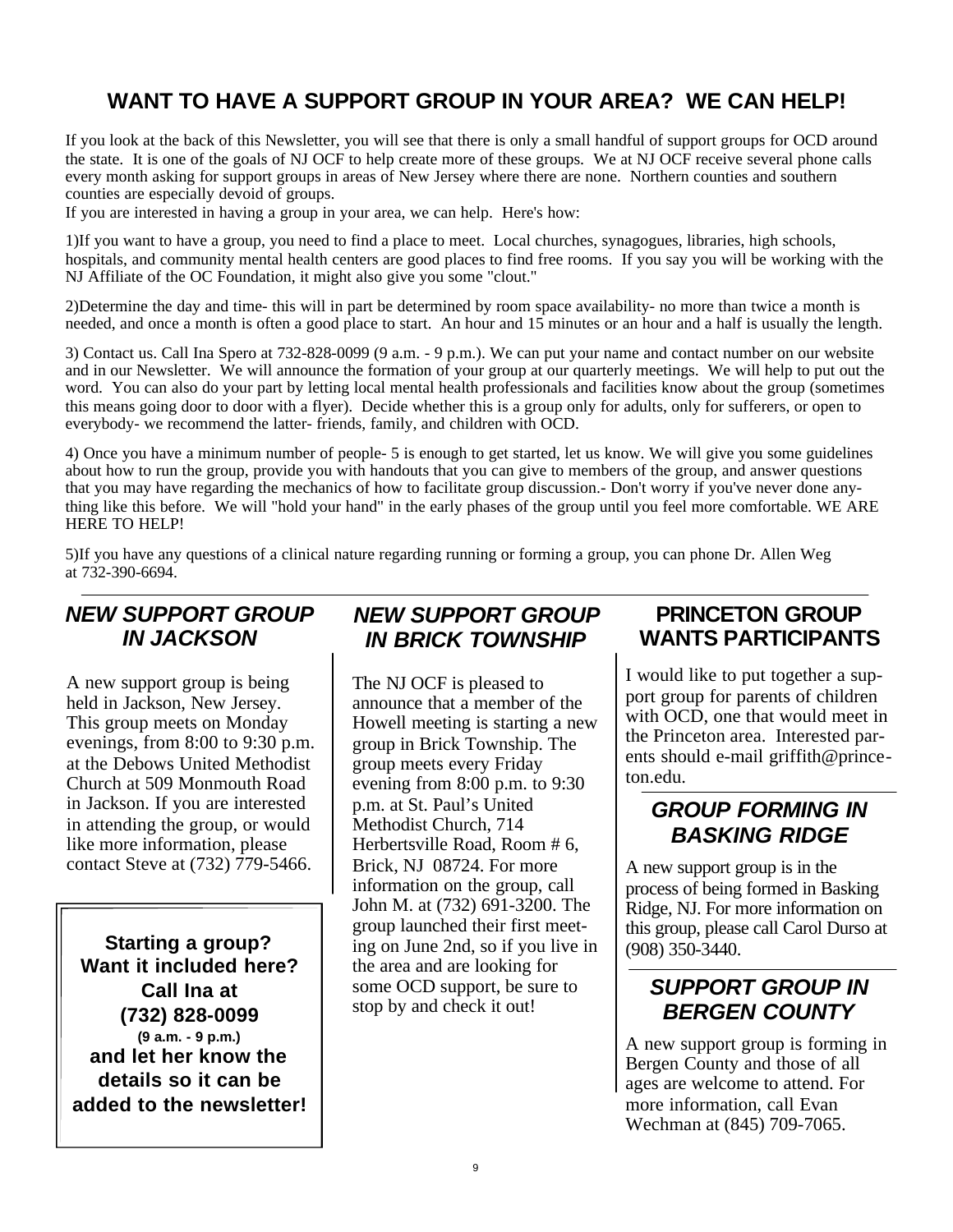### **NJ OCF DVDS NOW AVAILABLE!**

We videotape our annual conferences and the speakers from our quarterly meetings, and provide copies of them to anyone interested. All moneys charged are put back into NJ OCF to help defray the costs of the organization. The following are now available in DVD format. We still have some videotapes available for purchase and they are on sale buy 1, get 1 free! Also note that on our website, www.njocf.org, a full description of each DVD is available.

| "Red Flags, Relapse, and Recovery,"Jonathan Grayson, PhD                                            | \$15.00 |
|-----------------------------------------------------------------------------------------------------|---------|
| Families and OCD: How to Coexist," Elna Yadin, PhD                                                  |         |
| "Flying Towards the Darkness", NJ OCF First Annual Conference: Parts 1 & 2                          | \$25.00 |
| "Flying Towards the Darkness"- Part 1 only, Allen H. Weg, Ed.D. NJ OCF 1st Annual Conference        | \$15.00 |
| "Flying Towards the Darkness"- Part 2 only: The OCD Panel, NJ OCF 1st Annual Conference             | \$15.00 |
| "Generalized Anxiety Disorder and OCD", David Raush, Ph.D.                                          | \$15.00 |
| "OCD Spectrum Disorders", Nancy Soleymani, Ph.D.                                                    | \$15.00 |
| "Living With Someone With OCD", Fred Penzel, Ph.D., Part I - NJ OCF 2nd Annual Conference           | \$15.00 |
| "The OCD Kids Panel", Part II- NJ COF 2nd Annual Conference                                         | \$15.00 |
| NJ OCF- 2nd Annual Conference, Parts I and II (combined discount price)                             | \$25.00 |
| "Panic and OCD", Allen H. Weg, Ed.D.                                                                | \$15.00 |
| "Medications and OCD", Dr. Rita Newman                                                              | \$15.00 |
| "OCD", Dr. William Gordon                                                                           | \$15.00 |
| "You, Me, and OCD: Improving Couple Relationships.", Harriet Raynes Thaler, MSW, ACSW               | \$15.00 |
| "Freeing Your Child from OCD", Dr. Tamar Chansky, Part I - NJ OCF 3rd Annual Conference             | \$15.00 |
| "The Parents Panel of Kids with OCD" Part II - NJ OCF 3rd Annual Conference                         | \$15.00 |
| NJ OCF - 3rd Annual Conference, Parts I and II                                                      | \$25.00 |
| "Neurobiology of OCD," Dr. Jessice Page                                                             | \$15.00 |
| "Getting Past Go," Dr. Allen H. Weg, Ed.D.                                                          | \$15.00 |
| "Hoarding", Dr. Dena Rabinowitz                                                                     | \$15.00 |
| "Improving Outcomes in Treatment for OCD", Deborah Roth Ledley, Ph.D.                               | \$15.00 |
| "Using Scripts to Counter the Voice of OCD" Jonathan Grayson, Ph.D., Part I - 5th Annual Conference | \$15.00 |
| "Panels of Drs. Grayson, Springer, & Weg" Part II - NJ OCF 5th Annual Conference                    | \$15.00 |
| NJ OCF - 5th Annual Conference, Parts I and II                                                      | \$25.00 |
| "Flying Into the Darkness - Revisited", Allen Weg, Ed.D.                                            | \$15.00 |
| "Beyond Exposure and Response Prevention", Milton Spett, Ph.D.                                      |         |
| "Incorporating Mindfulness Into Treatment of OCD", Jessica Page, Psy.D.                             |         |
| "Potholes in the Road to Recovery", Fred Penzel, Ph.D. - Part I - NJ OCF 6th Annual Conference      |         |
| "Living with OCD" Panel, Part II - NJ OCF 6th Annual Conference                                     |         |
| NJ OCF - 6th Annual Conference - Parts I and II                                                     | \$25.00 |
| "Obsessive Compulsive Disorder, A Survival Guide for Family and Friends." Roy C.                    | \$15.00 |
| "New and Experimental Pharmacological Treatments for OCD." William Greenberg, MD.                   | \$15.00 |
| "Cognitive Behavioral Therapy for OCD & Related Disorders" Dr. Martin Franklin (7th Conference)     | \$15.00 |
| "Living with OCD" Panel, Part II - NJ OCF 7th Annual Conference                                     | \$15.00 |
| NJ OCF - 7th Annual Conference, Parts I and II                                                      | \$25.00 |
| "NAMI" Mr. Philip Lubitz                                                                            | \$15.00 |
| "Parenting Children and Adolescents with OCD: A Four Step Approach" Allen H. Weg, Ed.D.             | \$15.00 |
| NJ OCF - 8th Annual Conference, Parts I and II                                                      | \$25.00 |
|                                                                                                     |         |

Add \$4.95 each for S & H: \_\_\_\_\_\_\_\_\_\_@\$4.95 ea\_\_\_\_\_\_\_\_\_\_\_\_\_\_ Your Total cost:\_\_\_\_\_\_\_\_\_\_\_

**Send check or money order, made out CNJAOCF, and mail to: NJ OCF, 60 MacAfee Rd, Somerset, New Jersey 08873. Be sure to include your Name, Address, Town, State, and Zip Code so the DVDs can be shipped! Questions? Call Ina Spero at 732-828-0099 (9 a.m. - 9 p.m.)**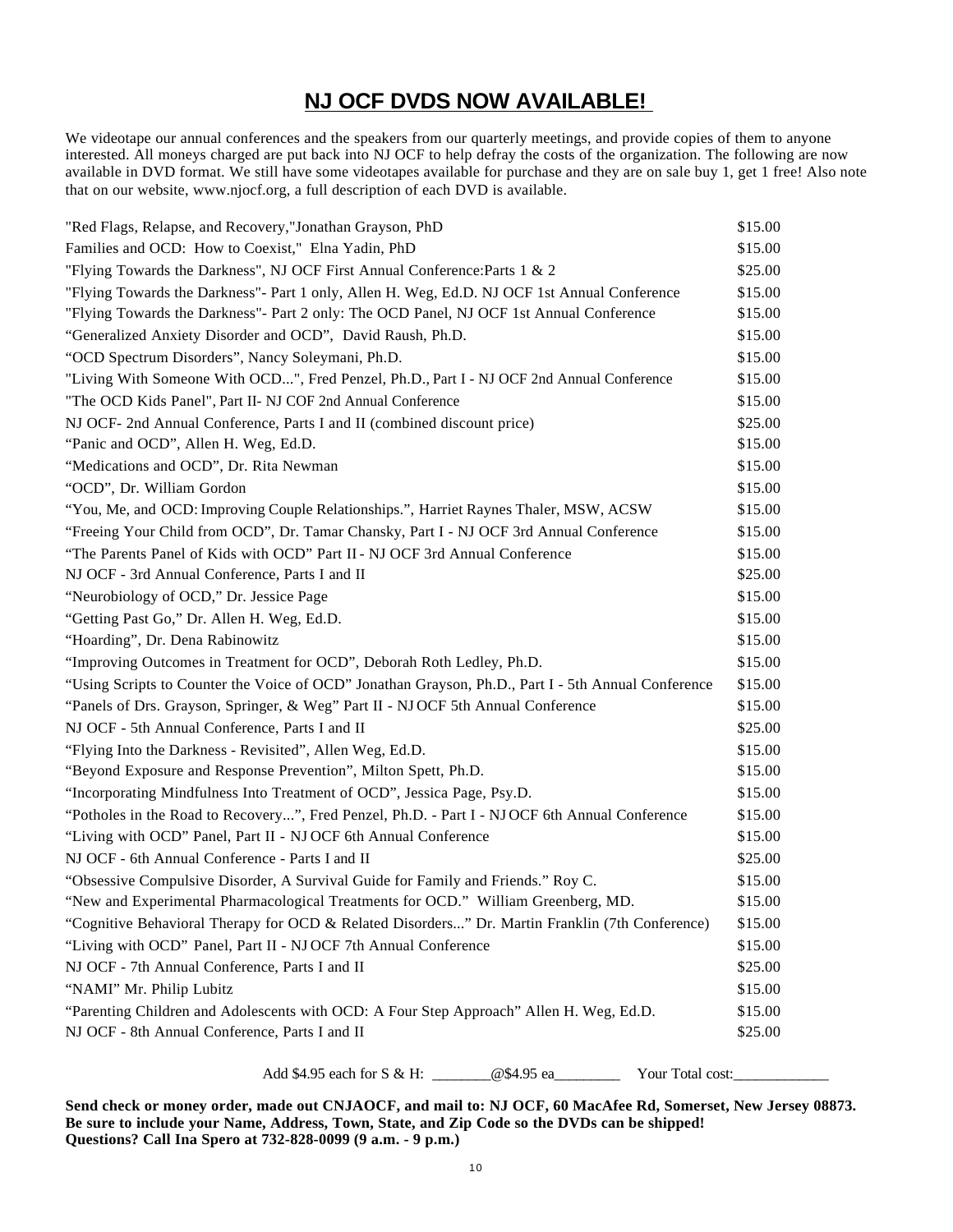# **DIRECTIONS TO OUR MEETING LOCATION!**

Our next quarterly meeting, which will take place on *Monday evening, March 10, at 7:30 p.m*. The location is: **Robert Wood Johnson University Hospital, New Brunswick, NJ, in the Medical Education Building, Room 108A.**

#### **From the New Jersey Turnpike:**

Take Exit #9 (New Brunswick) and proceed on Route 18 North, approximately 2 miles to the exit Route 27 South (Princeton Exit). Follow Route 27 South (Albany Street) to the 4th light (New Brunswick train station on left). Make a right onto Easton Avenue. Proceed one block and make a left at the next light onto Somerset Street. Proceed one block to the first light and make a left onto Little Albany Street. The hospital is on the right side and the NJ Cancer Institute is on the left side. Pass the Emergency Room entrance and the hospital's Parking Deck on your right hand side. (Parking Deck fee: \$1 per hour). To get to the meeting, in Room 108A, follow the directions under Medical Education Builiding.

#### **From Southern New Jersey:**

Take Route 18 North to Route 27 South (Princeton exit). Follow Route 27 South (Albany Street) for 4 lights (New Brunswick train station on left). Make a right onto Easton Avenue. Proceed one block and make a left at the next light onto Somerset Street. Proceed one block to the first light and make a left onto Little Albany Street. The hospital is on the right side and the NJ Cancer Institute is on the left side. Pass the Emergency Room entrance and the hospital's Parking Deck on your right hand side. (Parking Deck fee: \$1 per hour). To get to the meeting, in Room 108A, follow the directions under Medical Education Builiding.

#### **From Route 1 (North or South):**

Take Route 18 North to Route 27 South (Princeton Exit). Follow the Route 27 South (Albany Street) directions above. To get to the meeting, in Room 108A, follow the directions under Medical Education Builiding.

#### **From Route 287:**

Take Exit #10 (formerly Exit #6) "Route 527/Easton Ave./New Brunswick" and continue on Easton Avenue for approximately 6 miles. Make a right onto Somerset Street. The hospital is on the right side and the NJCancer Institute is on the left side. Pass the Emergency Room entrance and the hospital's Parking Deck on your right hand side. To get to the meeting, in Room 108A, follow the directions under Medical Education Builiding.

#### **From the Garden State Parkway:**

Exit Route 1 South. Proceed approximately 9 miles to Route 18 North. Take Route 18 North to Route 27 South (Princeton Exit). Follow Route 27 South (Albany Street) to the 4th light (New Brunswick train station on left). Make a right onto Easton Avenue. Proceed one block and make a left at the next light onto Somerset Street. Proceed one block to the first light and make a left onto Little Albany Street. The hospital is on the right side and the NJ Cancer Institute is on the left side. Pass the Emergency Room entrance and the hospital's Parking Deck on your right hand side. To get to the meeting, in Room 108A, follow the directions under Medical Education Builiding.

#### **Medical Education Building (MEB):**

Take the hospital's parking deck elevator to the first floor and upon exiting make a right. Walk across the Arline & Henry Schwartzman Courtyard to the double glass doors; the sign above will read "Medical Education Building". For Room #108-A, make an immediate right and the room is on your left-hand side.



#### **Parking is also available by the Clinical Academic Building (CAB)!**

Parking at the CAB is provided by the New Brunswick Parking Authority in the Paterson St. Parking Deck (across from the CAB). To park in this deck you have to access it via Paterson St. From Rt. 287N, make right onto Paterson St. From Rt. 287S, make a left onto Paterson. From the Turnpike, take exit 9 to Rt. 18N, exit at Rt. 27S (towards Princeton), pass the train station and CAB is on left. After it, make sharp left onto Paterson St. Parking deck is on right. For Rt. 1N or S follow directions above from Rt. 18. For Garden State Parkway, follow directions above from Turnpike.